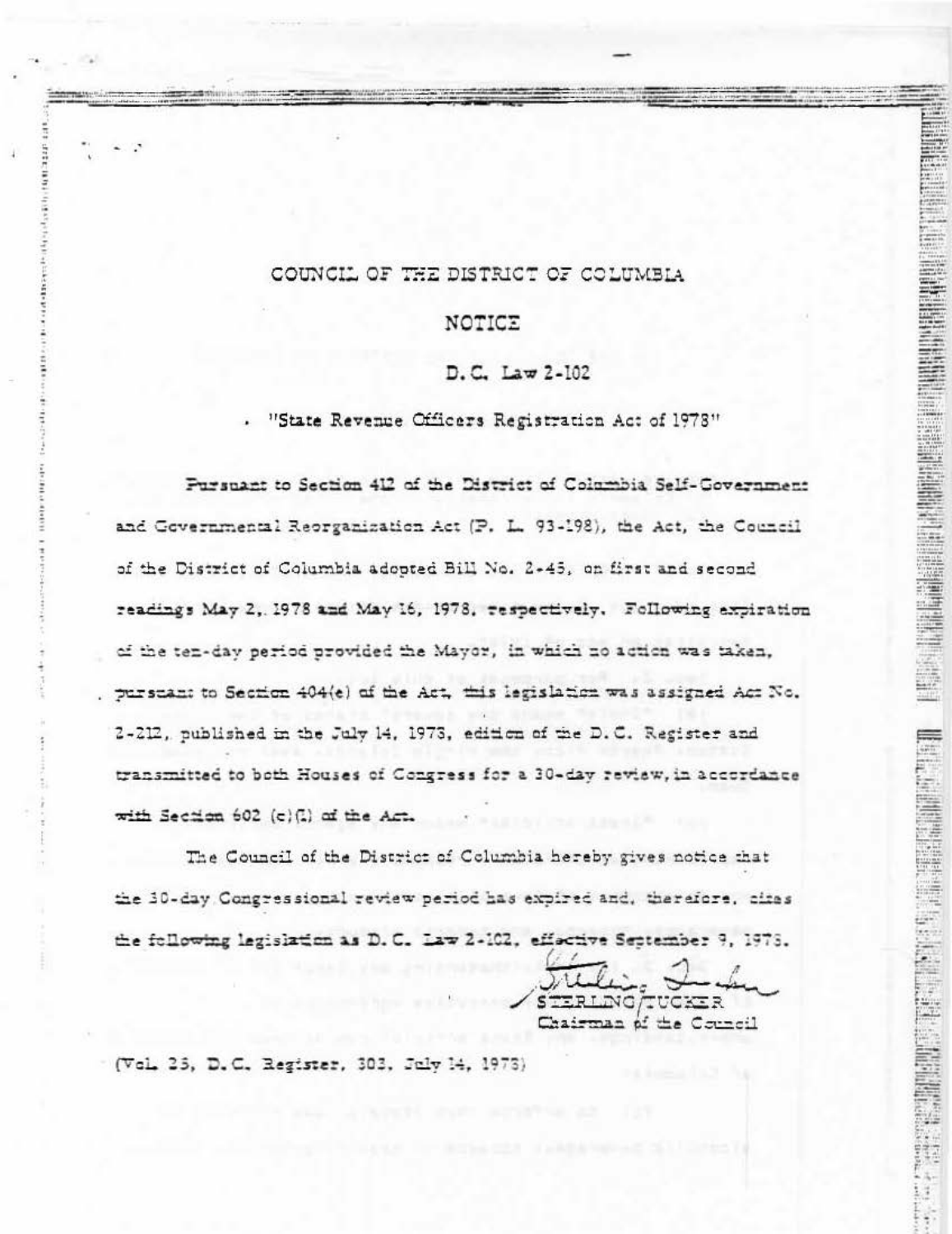# D. C. Law

#### $2 - 192$

# IN THE COUNCIL OF THE DISTRICT OF COLUMBIA

## September 9, 1978

# To raquire certain State officials coming into the District of Columbia to register with the Chief of Police+ and for other purposes.

BE IT ENACTED BY THE COUNCIL OF THE DISTRICT OF COLUMBIA. That this act way be cited as the "State Revenue Officers Registration Act of 1978".

Sec. Z. For purposes of this act:

o o contra conseguidade por portural podera complementar por el complementar complementar o conseguidade o con

 $\epsilon$ 

H-RED NONDROURING THE PROPERTY OF THE PERSON DEPARTMENT OF A REPORT OF THE PROPERTY OF THE PROPERTY OF

"State" means the several states of the United  $(a)$ States, Puerto Rico, the Virgin Islands, American Samoa and Guam.

(b) "State official" means any agent. employee. or representative officially responsible for the administration and enforcament of laws of a state relating to alconolic Deverages+ tobacco+ and tobacco products.

Sec. 3. (a) Notwithstanding any other law or provision of law, including any executive agreements or understandings. any State official coming into the District of Columbia:

(1) to enforce that State's laws relating to alconolic beverages. tobacco or tobacco products. including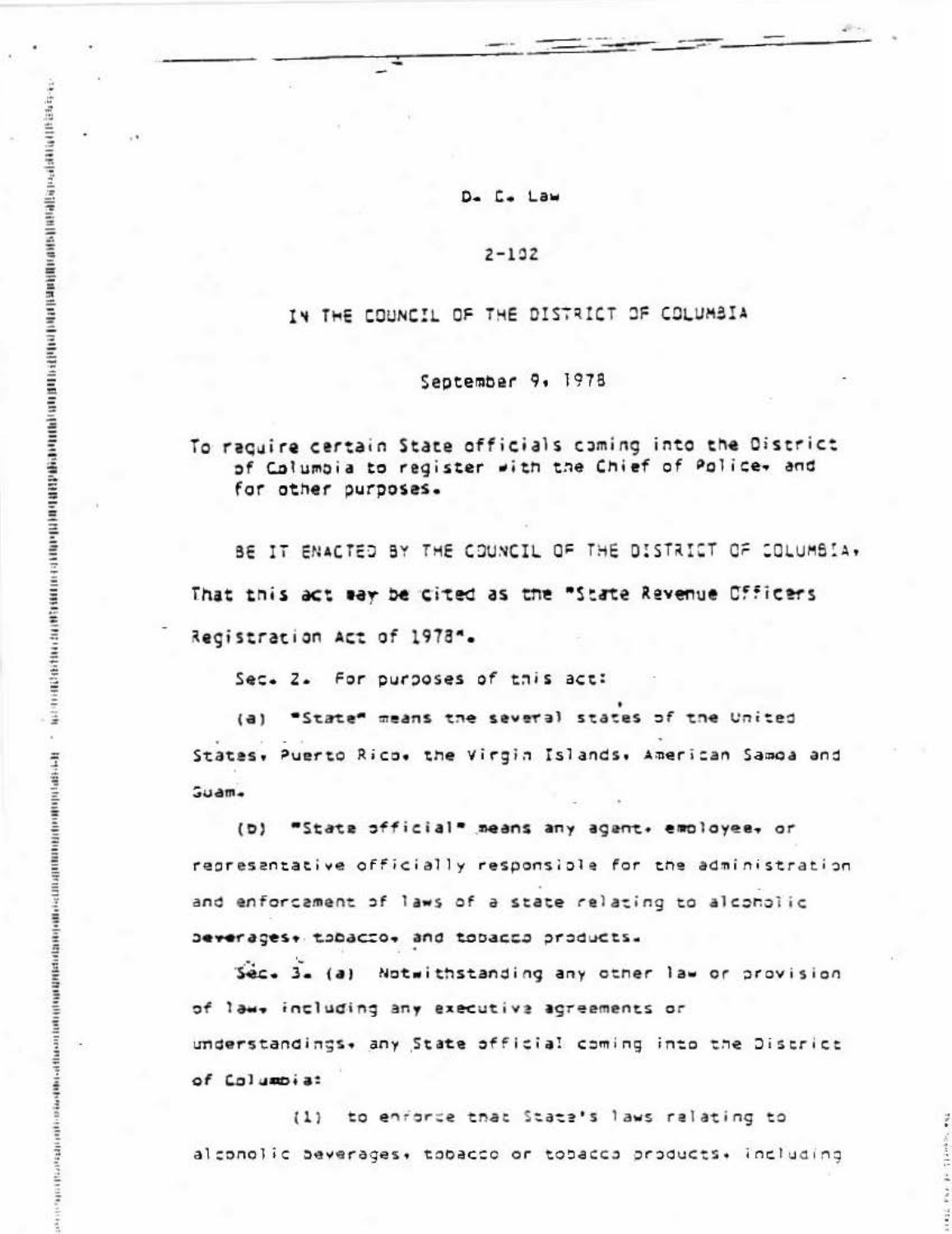Emrolled Original

any law levying a tax on alcoholic beverages, tobacco or tobacco products: or

 $-2-$ 

(2) to conduct an investigation or surveillance or cause to be surveilled activities done in the District of Columbia relating to a possible violation of the laws of that State shall first redister with the Chief of the Metropolitan Palica Department of the District of Columbia (hereinafter referred to as the "Chief"). Such State official small first register in person or in writing with the Chief seventy-two (72) hours in advance of each such antry into the Ditrict of Columbia. Such State official shall, in addition, provide to the Chief a written statement setting forth the identity of such State official, the ournose of his intended entry into the District of Columbia. and the time and place(s)+ at which such State official will be present in the District of Columbia for such purpose. Any person who registers shall be issued a certificate of redistration which must be retained in the possession of the person during all investigative or surveillance activities.

(b) This section shall not apply to any State law enforcement officer who enters the District of Columbia lawfully in not pursuit of a person suspected of having committed a crime+ or to any State law enforcement officer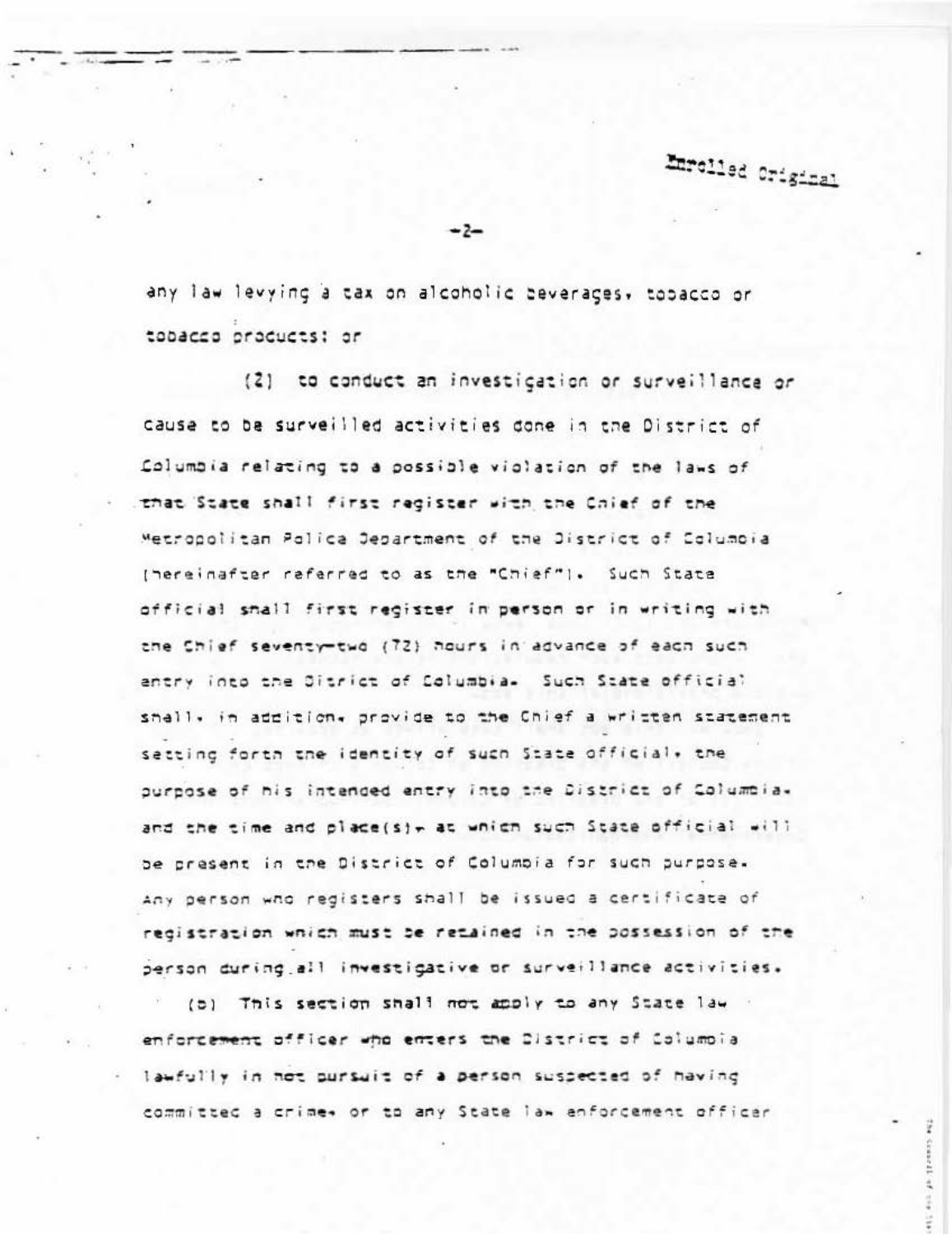Emplied brights?

 $-3-$ 

encaring the District of Columbia solely for the purpose of conducting business with either the federal or the District of Columbia government.

(c) any State official found to be in violation of this saction shall be subject to a civil fina of up to three inundred dollars (5300) for each violations

(d) Pursuant to the Cistrict of Columbia Administrative Procedure Act (D.C. 2008, sec. 1-150) et sec.), the Chief shall promulgate such regulations as are necessary to carryout the provisions of this act.

Sec. 4. This act shall take effect as provided for acts of the Council of the District of Columbia in-section 502(c)(1) of the District of Columbia Self-Government and Sovernmental Reorganization Act-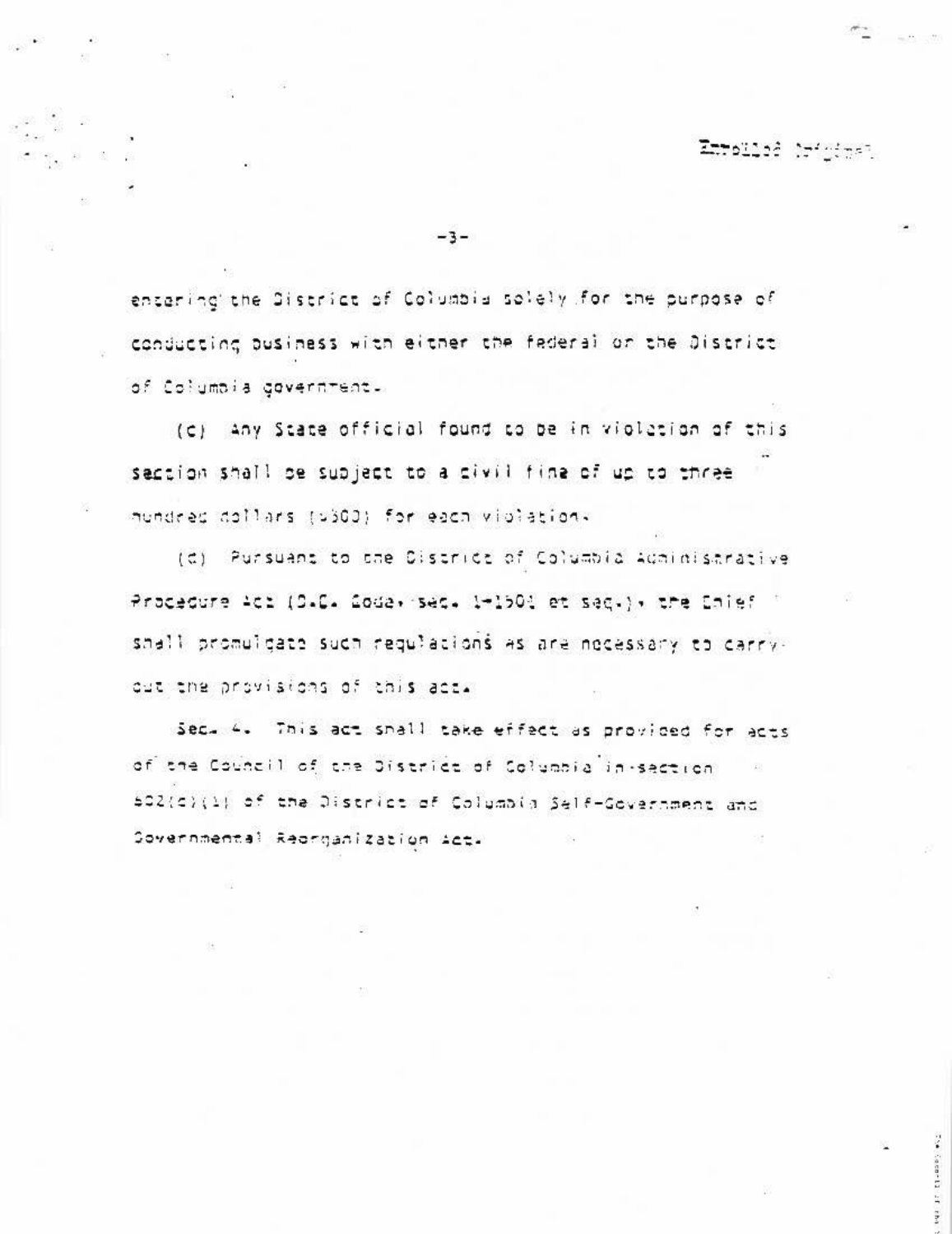## 110013 OF OFFICIAL COUNCIL ACTION

Decket No: Bill 2-45

First Reading Autom: 5-2-78 XV voich vote: Adopted Unanimously (all present)  $\mathcal{M}$ Willmie Sectionry to the Council.

 $\sqrt{7}$  ROLL CALL VOTE

| thosell steets (eff   ext   t.t. and   Itemil, street   aft; sell-t.t. and illustic steets   aft   saf   t.t.   and |  |  |              |  |  |            |  |  |
|---------------------------------------------------------------------------------------------------------------------|--|--|--------------|--|--|------------|--|--|
| <b>TUGHEE</b>                                                                                                       |  |  | <b>MASCN</b> |  |  | : 3.522225 |  |  |
| 30227                                                                                                               |  |  | MGEZZ, Z     |  |  | 17220      |  |  |
| 3,375                                                                                                               |  |  | (XCCSL,      |  |  | FANTON     |  |  |
| C1337                                                                                                               |  |  | 201423       |  |  |            |  |  |
| 2222N                                                                                                               |  |  | Six Chairman |  |  |            |  |  |

Secretary to the Constal

 $\rightarrow$ 

Amanded First Reading Actions

 $77$  verse vota

Secretary in the Country

|             |  |  |                  |  |  | Church, where Just hat he cases from severe and man which church convert and can be a set |  |  |  |
|-------------|--|--|------------------|--|--|-------------------------------------------------------------------------------------------|--|--|--|
| 7.46747     |  |  | <b>WASCN</b>     |  |  | <b>SPACIFICATION</b>                                                                      |  |  |  |
| $-2.337$    |  |  | mC222, 2.        |  |  | $77 - 500$                                                                                |  |  |  |
| 2.917       |  |  | 120022. J.       |  |  | <b>STATISTICS</b>                                                                         |  |  |  |
| COUNTERS OF |  |  | $125 - 12$       |  |  |                                                                                           |  |  |  |
| <b>EXEM</b> |  |  | <b>SACHINERY</b> |  |  |                                                                                           |  |  |  |

Secrety is me Cauncil

First Reading or Emergency Actions. 5-16-73

A veen vern Adopted Unanimously (all present)

entavinos Semanary is as Council

 $17.201254127372$ 

|        |  |  |                |  |  | EXEMPLE HOWER LITTING FIRE SALE DESCRIPTION ARRESTS AND CONTROLLED AND CONSUMER ASSAULT AND CALCULATED |  |  |
|--------|--|--|----------------|--|--|--------------------------------------------------------------------------------------------------------|--|--|
| 779222 |  |  | <b>HALLSON</b> |  |  | $\sum_{i=1}^{n} f(x_i) = \max\{f(x_i)\}$                                                               |  |  |
| 35.227 |  |  | MCCIL 2.       |  |  | $-1000 - 500$                                                                                          |  |  |
| 3,557  |  |  | MCCLE.         |  |  |                                                                                                        |  |  |
| 22.327 |  |  | 204022         |  |  |                                                                                                        |  |  |
| actest |  |  | <b>SECTION</b> |  |  | <b>S. Tamiles Tenge</b>                                                                                |  |  |

TA Classica at :